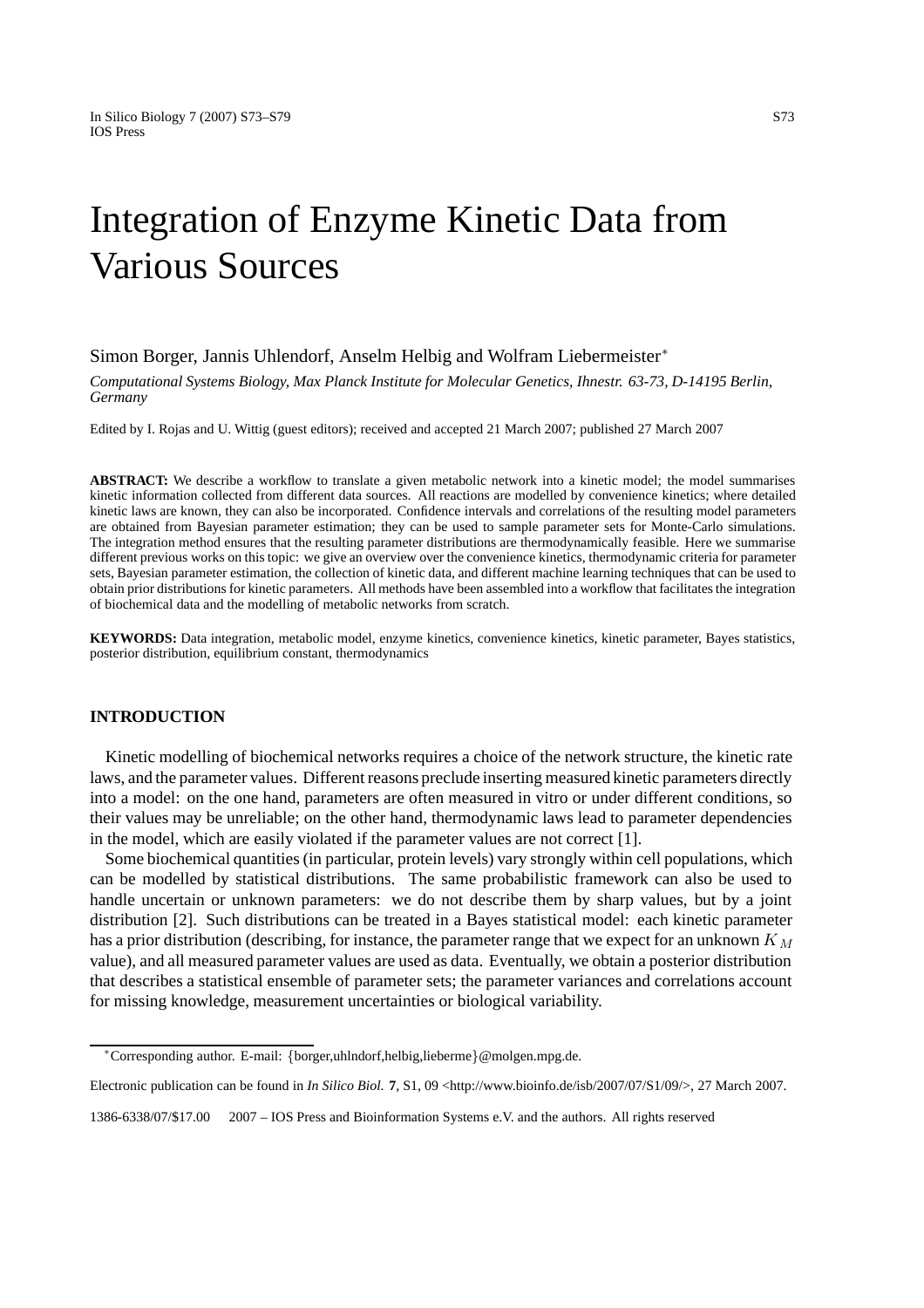#### S74 *S. Borger et al. / Integration of Enzyme Kinetic Data from Various Sources*

So, even if the data do not suffice for an exact parameter fit, we shall still obtain a model; the uncertainty of the parameters and correlations between them can be read directly from the posterior parameter distribution. The posterior summarises all information that has been put into the model; it can be used to sample model instances [3,4] or to provide parameter ranges or prior distributions for further modelling.

## *Workflow for integration of enzyme kinetic data*

This paper summarises methods that we have developed for computer-assisted modelling and data integration [1,2,5–8]. Together, they form a workflow to translate a metabolic network into a dynamic model.

- 1. A structural model in SBML format is constructed from a list of reactions (currently, a list of KEGG reaction IDs [9]).
- 2. All reactions are described by the convenience rate law (see below); this choice defines a list of (thermodynamically independent) system parameters, which in turn determine all relevant kinetic parameters.
- 3. Data collection; values of various kinetic and thermodynamic parameters and possibly entire kinetic laws – are retrieved from databases and collected from the literature.
- 4. For each system parameter, we fix a log-normal prior distribution. It represents our initial expectations based on empirical distributions of parameters, values in other species, or knowledge about the molecules.
- 5. Bayesian parameter estimation; to determine the model parameters, evidence from various experimental data is weighted and combined, resulting in a posterior parameter distribution.
- 6. Prediction of model behaviour; the posterior distribution can be used to sample model instances (Monte-Carlo sampling) and to obtain probabilistic statements about the model's dynamic behaviour (analytic results within a linear approximation are described in [2]).

We are currently implementing and combining the parts of this workflow. The final automated version will provide modellers with a simple way to query various databases in the context of a specific model; the posterior distribution can be used to define parameter ranges for further manual modelling, and it can be directly used as a parameter prior for model fitting. Finally, the variances of model parameters show where information is missing and can point at additional measurements that would be most valuable.

# **BIOCHEMICAL MODELS WITH CONVENIENCE KINETICS**

### *Convenience kinetics*

The convenience kinetics [1] is a generalised form of Michaelis-Menten kinetics, covers all possible stoichiometries, and describes enzyme regulation by activators and inhibitors. For a reaction with stoichiometry

$$
\alpha_1 A_1 + \alpha_2 A_2 + \ldots \leftrightarrow \beta_1 B_1 + \beta_2 B_2 + \ldots,
$$

it reads

$$
v(a,b) = E_{\text{tot}} f_{\text{reg}} \frac{k_+^{\text{cat}} \prod_i \tilde{\alpha}_i^{\alpha_i} - k_-^{\text{cat}} \prod_j \tilde{b}_j^{\beta_j}}{\prod_i (1 + \tilde{\alpha}_i + \ldots + \tilde{\alpha}_i^{\alpha_i}) + \prod_j (1 + \tilde{b}_j + \ldots + \tilde{b}_j^{\beta_j}) - 1}
$$
(1)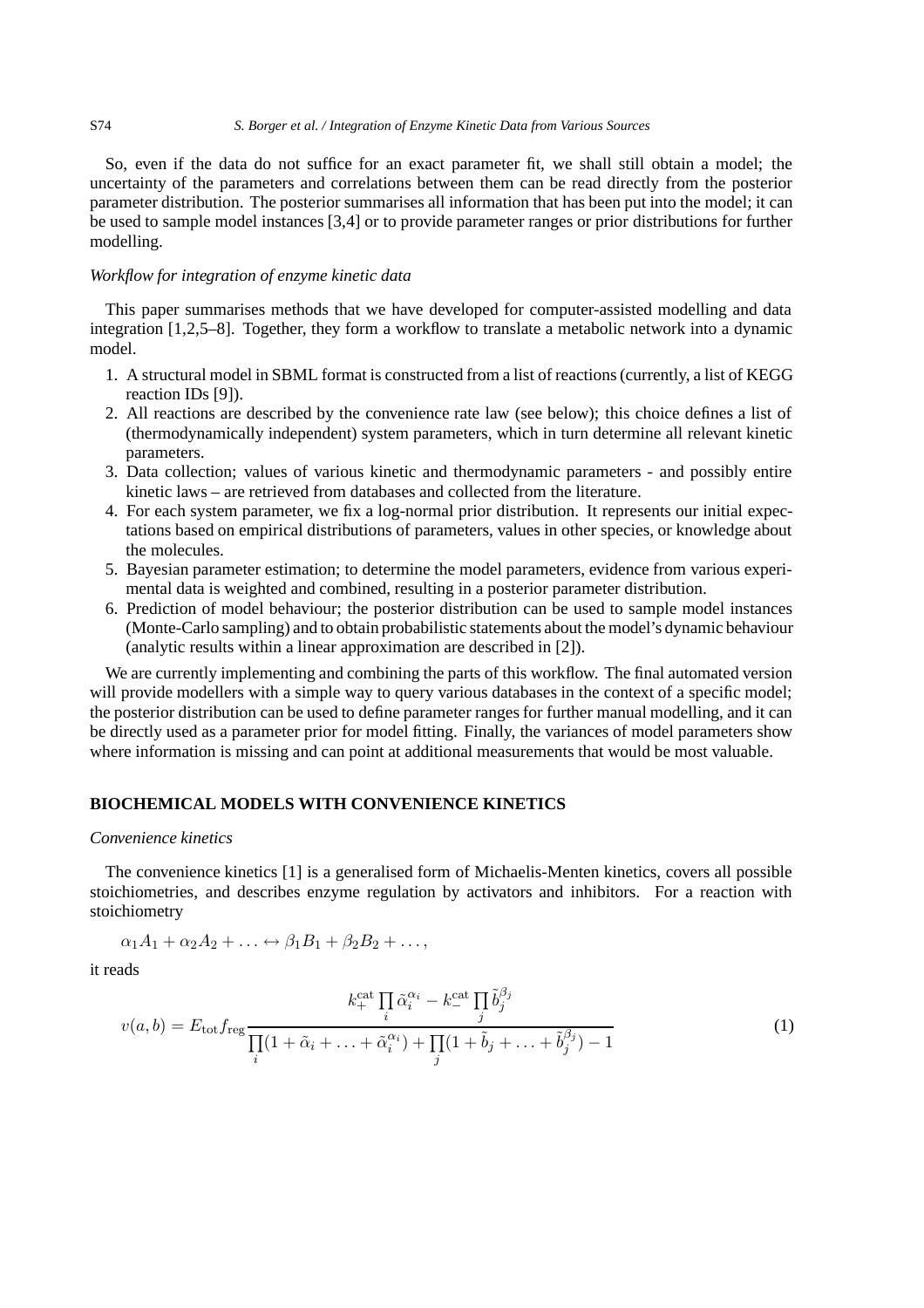

Fig. 1. Independent system parameters for convenience kinetics. If a reaction network (here: the homoserine kinase reaction) is displayed as a bipartite graph of metabolites and reactions, each of the nodes and each of the arrows is characterised by one of the system parameters. In addition, each node can carry an enzyme concentration *E<sup>l</sup>* or a metabolite concentration *ci*.

with enzyme concentration  $E_{\text{tot}}$  and turnover rates  $k_{+}^{cat}$  and  $k_{-}^{cat}$  (measured in s<sup>-1</sup>). Variables with a tild a denote the negative denotes the negative constant expectations  $\tilde{\epsilon}$ tilde denote the normalised reactant concentrations  $\tilde{\alpha}_i=a_i/k_{a_i}^M$  and  $\tilde{b}_j=b_j/k_{b_j}^M;$  the reactant constants  $k_{a_i}^M$  and  $k_{b_j}^M$  (in mM) correspond to the well-known  $K_M$  values in Michaelis-Menten kinetics. The regulatory prefactor  $f_{reg}$  is a product of terms  $\frac{d}{k^A+d}$  or  $1+d/k^A$  for activators and  $\frac{k^I}{k^I+d}$  for inhibitors.<br>Activation constants  $k^A$  and inhibition constants  $k^I$  are measured in mM, and d is the concent the modifier.

In analogy to Michaelis-Menten kinetics,  $k^M$  values denote substrate concentrations at which the reaction rate is half-maximal (or  $1/(1 + \alpha_i)$ -maximal for  $\alpha_i \neq 1$ ) if the reaction products are absent;  $k<sup>I</sup>$ and  $k<sup>A</sup>$  values denote concentrations at which the inhibitor or activator has its half-maximal effect. In this respect, many parameters in convenience kinetics are comparable to the kinetic constants measured in enzyme assays. This is important for parameter estimation: for example, we shall claim below that measured  $K_M$  values can be used as data for the estimation of  $k^M$ .

## *Thermodynamic correctness*

To facilitate parameter estimation and optimisation, we introduce system parameters that can be varied independently, without violating any thermodynamic constraints (see Fig. 1). For each reaction, we define the velocity constant  $k^V = (k_{+}^{cat} k_{-}^{cat})^{1/2}$  (geometric mean of the turnover rates in both directions). Given the equilibrium and velocity constants the turnover rates can be written as directions). Given the equilibrium and velocity constants, the turnover rates can be written as

$$
k_{\pm}^{cat} = k^V (k^{eq})^{\pm 1/2}
$$
 (2)

Next, the equilibrium constants  $k^{eq}$  have to be expressed by independent parameters; here we can choose between (i) Gibbs free energies of formation or (ii) a set of independent equilibrium constants.

For each substance *i*, we define the dimensionless energy constant  $k_i^G = e_i^{G_i^{(0)}/(RT)}$  with Boltzmann's gas constant  $R \approx 8.314$  J/(mol K) and absolute temperature T. The equilibrium constants then satisfy ln  $k^{eq} = -N^T \ln k^G$ . Instead of the energy constants, we can also choose a subvector  $k^{ind}$  of independent equilibrium constants as independent parameters; they have to be thermodynamically independent and determine all other equilibrium constants in the model via a linear equation ln  $k^{eq} = R_{ind}^{eq}$  ln  $k^{ind}$ . A choice of independent equilibrium constants and the corresponding matrix  $R_{ind}^{eq}$  can be computed from the stoichiometric matrix  $N$  (see [1]).

By taking the logarithm in both sides of Eq. (2), we obtain a linear equation. We can express various kinetic parameters by the system parameters: let  $\theta$  denote the vector of logarithmic system parameters and x a vector containing various derived parameters in logarithmic form. It can be computed from  $\theta$  by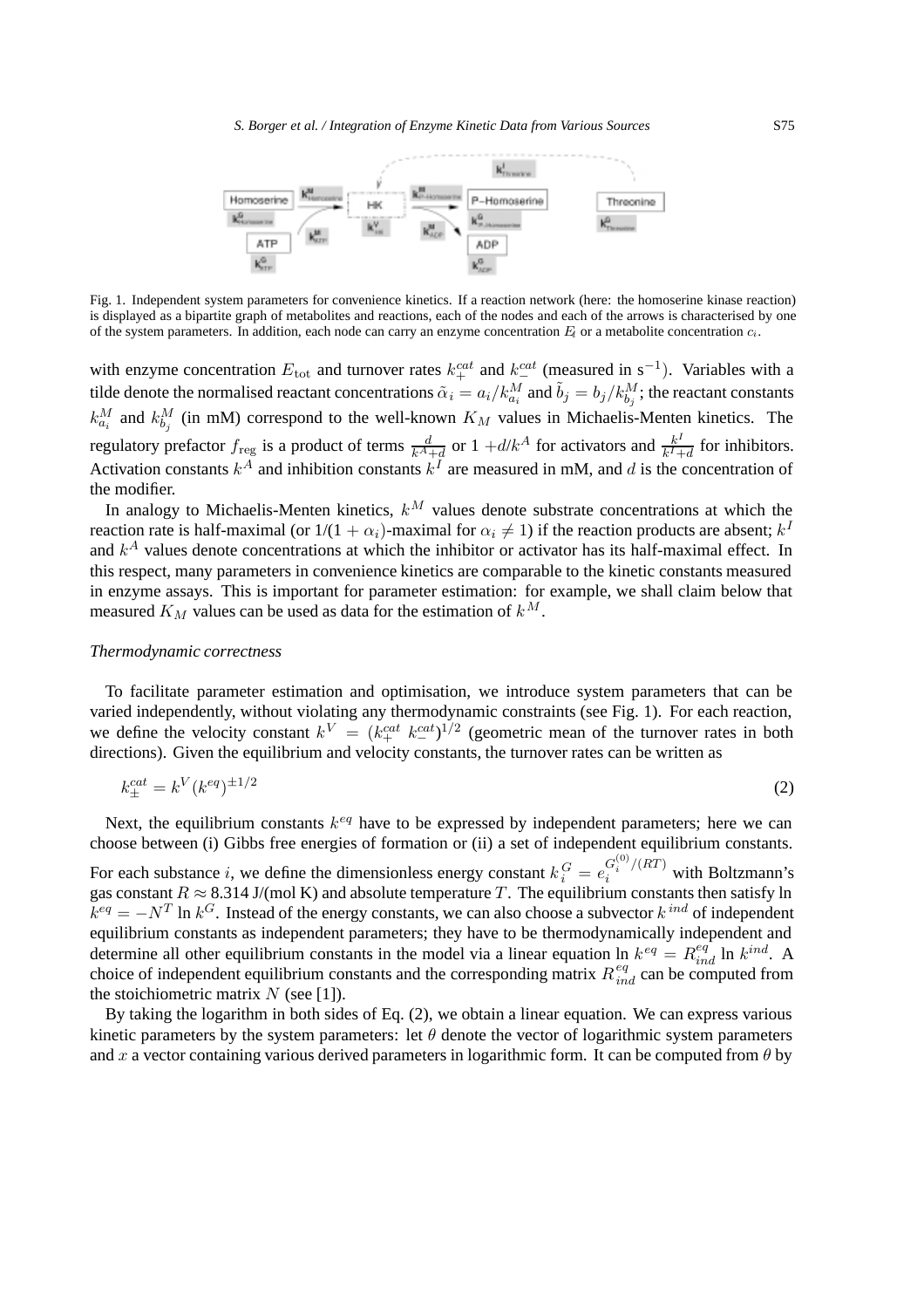the linear relationship

$$
x(\theta) = R_{\theta}^x \theta \tag{3}
$$

The sensitivity matrix  $R_{\theta}^{x}$  is sparse and can be constructed from the network structure (see [1]).

#### *Enzyme mechanism*

The convenience kinetics represents a simple molecular enzyme mechanism: (i) the substrates bind to the enzyme in arbitrary order and are converted into the products, which then dissociate from the enzyme in arbitrary order; (ii) binding of substrates and products is reversible and much faster than the conversion step; (iii) the binding energies of individual reactants do not depend on other reactants already bound to the enzyme (see [1]).

In the context of the enzyme mechanism, all system parameters can be expressed in terms of Gibbs free energies: the  $k^M$ ,  $k^A$ , and  $k^I$  values represent binding energies, and the energy constants  $k^G$  are defined by the Gibbs free energy of formation. The velocity constants  $k<sup>V</sup>$  represent an energy barrier in the catalysed reaction.

#### *Parameter estimation for convenience kinetics*

Many parameters in convenience kinetics – independent and dependent ones – can be measured in experiments. The data may be heterogenous, incomplete, and uncertain; we shall use them to determine "balanced" system parameters for a given metabolic network. In practice, we mine the literature for thermodynamic and kinetic data (see below) and merge their logarithms in a large vector  $x^*$ . The vector can contain multiple values for a parameter, it can contain thermodynamically dependent parameters, and of course, many parameters from the model will be missing.

Our goal is to determine a vector  $\theta$  of logarithmic system parameters such that  $x^* \approx R_\theta^x \theta$ . We could solve this by least squares, but we prefer Bayes estimation because we can then include prior information in order to ensure that  $\theta$  is well-determined.

#### *Bayesian parameter estimation*

In Bayesian parameter estimation, model parameters are described by a posterior probability distribution; it scores the potential parameter sets, showing how well each of them agrees with the data and with the prior assumptions made. Our prior distribution of  $\theta$  is a multivariate Gaussian distribution  $\mathcal{N}(\bar{\theta}_{(0)}, C_{(0)})$  with mean vector  $\bar{\theta}_{(0)}$  and a diagonal covariance matrix  $C_{(0)}$ . For the likelihood function  $p(y^*|\theta)$ , we assume that the experimental values in  $x^*$  equal the values predicted by the model plus uncorrelated additive Gaussian noise, hence  $x^* = \mathcal{N}(x(\theta), C_x)$ . We assume a diagonal covariance matrix  $C_x = \text{diag}(\sigma_x)^2$ , where the vector  $\sigma_x$  contains a noise level for each single measurement.

For the parameter estimation, we need experimental values and uncertainties. We collected thermodynamic, kinetic, and metabolic data from different sources; the thermodynamic data include standard Gibbs free energies of formation  $G^{(0)}$  [10] and equilibrium constants  $k^{eq}$  [11]. Among the kinetic data are Michaelis Menten constants  $K_M$ , turnover rates  $K^{cat}$  and inhibition constants  $K^I$  [12]. The metabolic data contain metabolite concentrations [13] and protein concentrations [14]. In addition, we employ data from a comprehensive text-mining screen of PubMed abstracts (see http://sysbio.molgen.mpg.de/KMedDB).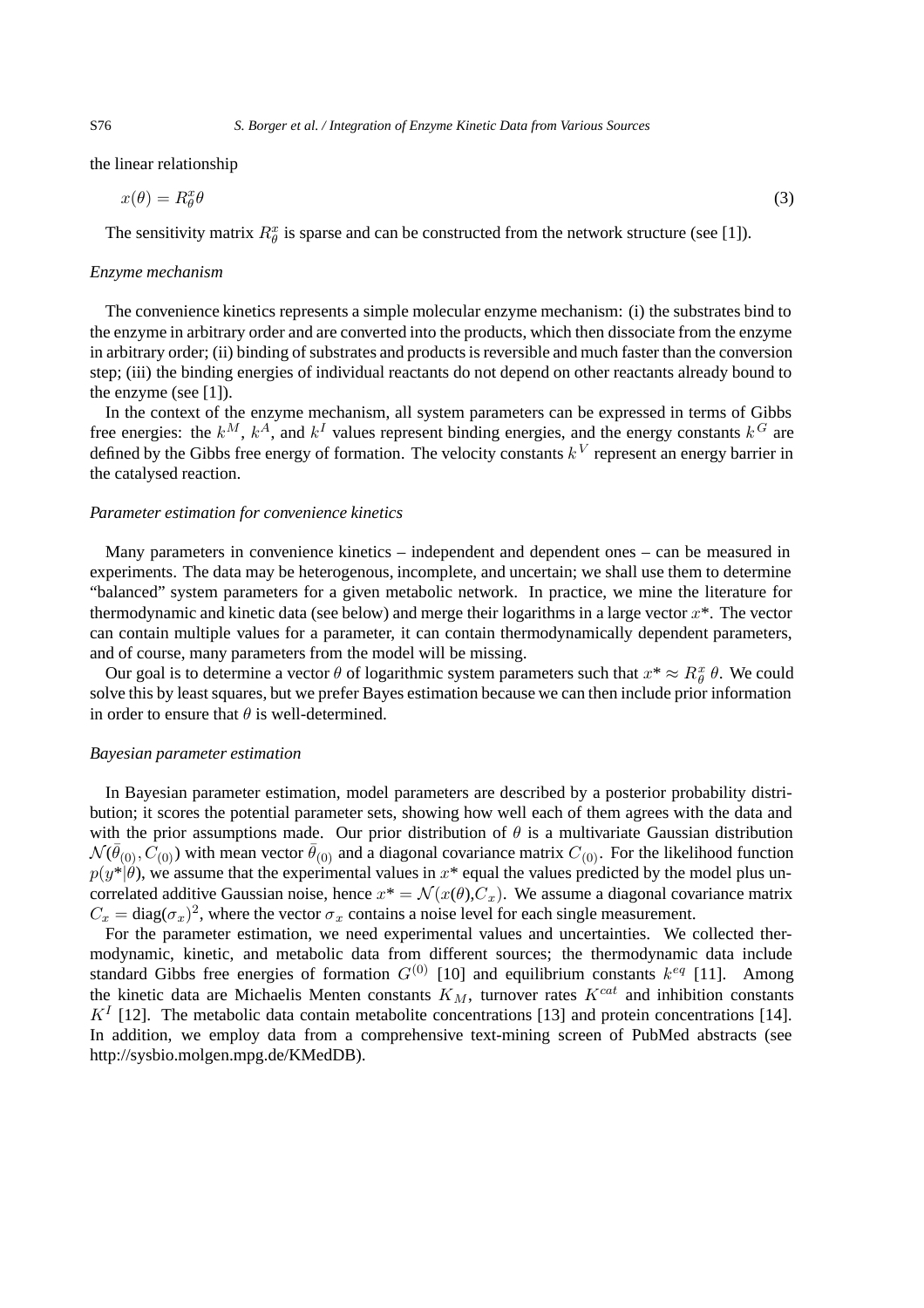The posterior distribution is multivariate Gaussian  $\mathcal{N}(\bar{\theta}_{(1)}, C_{(1)})$  with mean and covariance matrix (see [15])

$$
\theta_{(1)} = \left(C_{(0)}^{-1} + (R_{\theta}^{x})^{T} C_{x}^{-1} R_{\theta}^{x}\right)^{-1} \left((R_{\theta}^{x})^{T} C_{x}^{-1} x + C_{(0)}^{-1} \theta_{(0)}\right)
$$
\n
$$
C_{(1)} = \left(C_{(0)}^{-1} + (R_{\theta}^{x})^{T} C_{x}^{-1} R_{\theta}^{x}\right)^{-1}
$$
\n(4)

The parameter vector  $\theta_{(1)}$  maximises the posterior; inserting it into Eq. (3) leads to consistent, balanced values of all kinetic parameters.

#### *Mixed models including detailed kinetic laws*

Detailed kinetic laws for many enzymes have been collected in Sabio-RK (http://sabio.villabosch.de/SABIORK/; we shall call them "known kinetics" here). A given network can be filled with known kinetics; reactions with unknown kinetic laws can be completed with convenience kinetics. To make sure that the resulting model is thermodynamically correct, the equilibrium constants of all reactions have to be matched: first we have to check whether the eqilibrium constants of all known kinetics are compatible: they have to satisfy  $\log k_{known}^{eq} = N_{known}^T \mu$  for a vector  $\mu$  of chemical potentials. If the equilibrium constants are feasible, they are used as data (with zero variance) in the balancing procedure for the convenience kinetics parameters.

## **PARAMETER RANGES OBTAINED FROM STATISTICAL LEARNING**

#### *Choosing plausible parameter priors*

Many parameters needed for a model will be missing or uncertain; therefore, we need to use realistic and accurate priors. The prior is especially important for parameters that have not been measured. To describe  $K_M$  values, for instance, we could simply choose the empirical distribution of all  $K_M$  values (or a log-normal distribution with the same mean and width) as a prior for each single  $K_M$  value. But we can also employ a more accurate, individual prior for each single  $K_M$  value; such a prior could represent additional knowledge that we can obtain without actually measuring the parameter. One possibility would be ab-initio calculations, but we can also try to obtain better estimates from machine learning. We describe here two approaches: (i) correlations between values for same metabolite, enzyme, organism; (ii) prediction from molecule structure (see [5]).

## *Parameter similarities across species*

We explored a statistical approach that infers  $K_M$  values across species and enzymes [7]. Each  $K_M$ value is characterised by a triple (enzyme, organism, metabolite). For a fixed choice of the metabolite, we describe all corresponding logarithmic  $K_M$  values by a regression model in which the enzyme and the organism appear as qualitative factors with linear effects. We applied our method to Michaelis-Menten constants from the enzyme database Brenda [12] and assessed the quality of predictions with leave-oneout crossvalidation. The resulting predictions and error ranges for enzyme parameters can be used for defining individual priors for  $k^M$  values in convenience kinetics.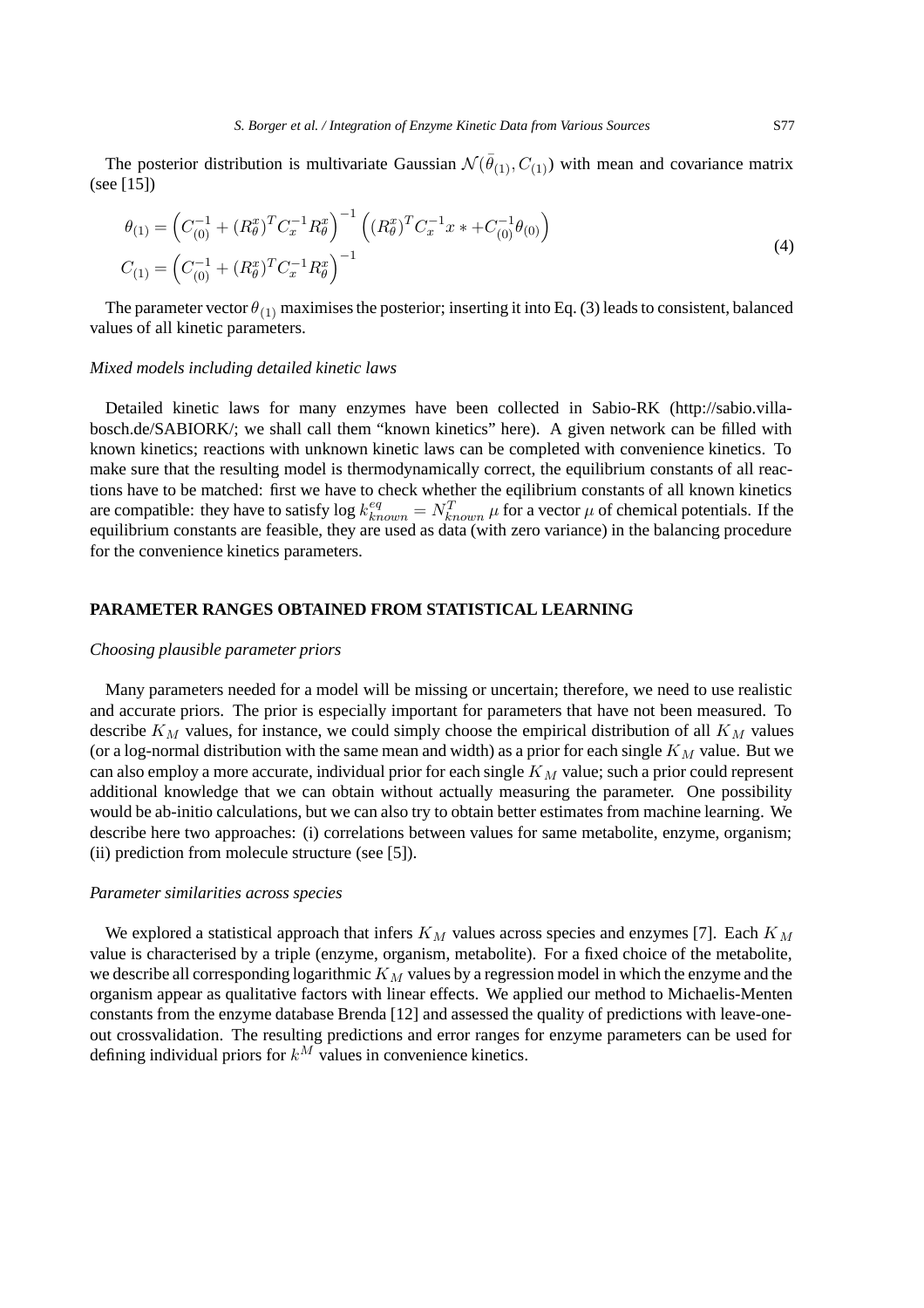## *Quantitative structure-property relationships*

We used linear regression to predict physiological concentrations of metabolites from their molecule structure [5]. The model relates logarithmic concentrations to feature vectors describing the chemical groups contained in a molecule. In order to focus on chemical groups that clearly affect the concentration, we used a regularisation term (lasso regression). In our study, the physical concentrations were increased by the occurrence of amino and hydroxyl groups, while aldehydes, ketones, and phosphates show decreased concentrations. Thus given the structure of a small molecule, the model can predict a confidence interval for physiological concentrations; again, this information can be used to define an individual prior for each metabolite concentration.

## **DISCUSSION**

We presented a workflow to collect, predict, and integrate kinetic data for a given biochemical network. In particular, we

- 1. use convenience kinetics, at least if the actual kinetic law is not known;
- 2. eliminate thermodynamic dependencies by introducing independent parameters;
- 3. use measured kinetic parameters as data for estimation and integrate various pieces of evidence from different kinds of kinetic data;
- 4. employ prior distributions reflecting the distribution of known kinetic parameters or guesses based on machine learning.

Our main aim is to face the large number, but also the poor quality of kinetic data that are currently accessible: Bayesian estimation allows us to handle data with different levels of accuracy and to combine them with relatively loose prior assumptions. The log-normal parameters distributions of convenience kinetics are biologically plausible, fit well with the mathematical relationships between parameters, and lead to simple Gaussian distributions in the maximum-posterior calculations.

The result is (i) a kinetic model with convenience rate law, (ii) a collection of original data retrieved, and (iii) a complete set of balanced, thermodynamically consistent parameters with confidence intervals and correlations; other kinetic laws can be retrieved from Sabio-RK (http://sabio.villa-bosch.de/SABIORK/) and be embedded into the model. An additional second estimation step (see [8]) can integrate dynamic quantities such as measured metabolite concentrations and fluxes.

Kinetic modelling often has to cope with data of poor quality, such as missing or contradictory parameters, data obtained from different experiments, or *in-vitro* data. Even the best modelling workflow (whether manual or automatic) cannot construct a reliable model from poor data. Nevertheless, we can find out parameter ranges that agree with the data available, and Bayes estimation is a natural framework for doing this. We expect that integrating various kinds of data will narrow down the posterior, that is, improve the model accuracy; even data points with weak evidence can contribute to the model - just with a lower weight, reflecting for instance a larger measurement error.

But how can we use measured kinetic parameters if the kinetic law is not known? We assume here that parameters like maximum turnover rates or  $K_M$  values have a similar meaning in different kinetic laws. Even if the enzyme mechanism does not follow exactly the convenience rate law, we claim that  $K_M$  values reported in databases can give us some clue about the  $k^M$  values in a convenience kinetics model; this claim still has to be tested by modelling.